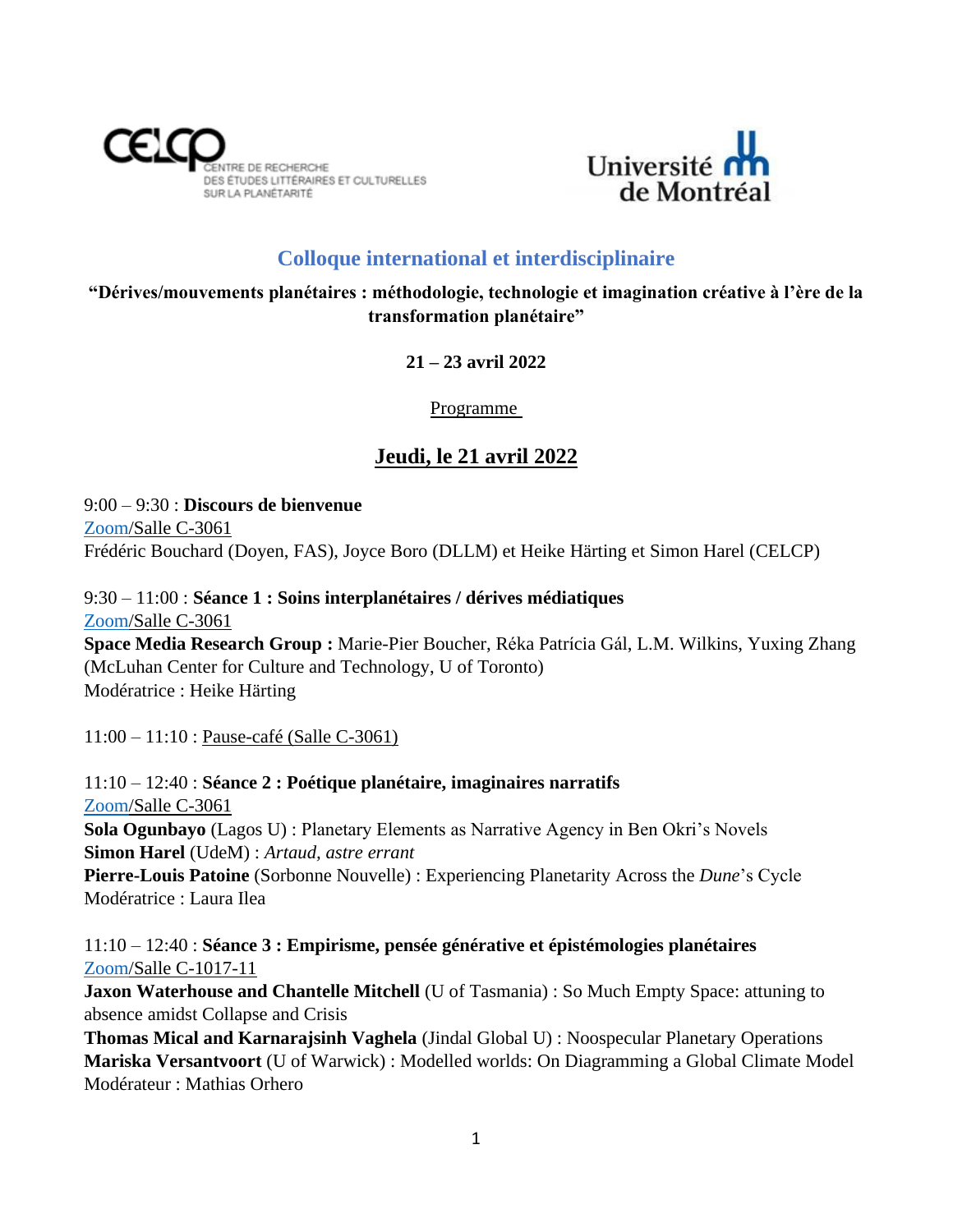#### 11:10 – 12:40 : **Séance 4 : Lire la planète : Représentation, empathie et traduction** [Zoom/](https://l.facebook.com/l.php?u=https%3A%2F%2Fumontreal.zoom.us%2Fj%2F88960339558%3Fpwd%3DMU9CVXBHTnY0ZU9oSjJCeFptQjhrQT09%26fbclid%3DIwAR2vkDK2E2NZrTG3kadoJrk9EwDleiwpwLHptQIZWVNqswFwu-hZZ4aQnfc&h=AT3txvkcksTVLzPab1-XFGjWAbQXCic6aGeROT_0YL7JnTXLJJwc_g4hyPD2fr1NLSDCpULLZyYemUejr39Ju-VYOCis_CbEmZKXgM8Mc1TV1kG2JPT05PSX0meu348bTw&__tn__=q&c%5b0%5d=AT02JFICIQVJ8jj-xPFmiofJCX-I8akXbKsmaT47l1hnfImCkGLSs_uSZw0xx363inzHEp8Qe5KbrVN4VqbtGFzd1lju_uBXbc7nJhfKc90g66sPEVeX56Qs6cC7PjNosyCuqckxO5A_loz97jOv3Ae7)Salle C-1017-13

**Sara Upstone and Kristian Shaw** (Kingston U) : Transglossic Literature and Planetary Empathy **William Bowden** (U Rhode Island) : Planetary Cosmopolitanisms? Translation as a Problem of Form in David Mitchell's *Cloud Atlas.*

**Catherine Leclerc** (McGill): *Planet Clare*

**Evi Cox** (UdeM) : Rerooting Reconciliation: An Exploration of Considerations in Planetarity and Translation

Modérateur : Lianne Moyes

12:40 – 13:30 : Pause lunch (Salle C-2081)

#### 13:30 – 15:00 : **Performance artistique**

[Zoom/](https://l.facebook.com/l.php?u=https%3A%2F%2Fumontreal.zoom.us%2Fj%2F82497792347%3Fpwd%3DRERpQy94TitrTDgrVVMxREljTzFuQT09%26fbclid%3DIwAR3D7R8JMBZIn7PDbrH_gtiCN0ag3PkxOaPL7g3l6YPYgDTn9LhVA6trsTo&h=AT1xRUrjQy2Qng0PBQeWgPBgueiAI-Cx-M4wn9w94RtpHeqwfwMRALdzHahPSRhVZldjoPZl5poYPTrU_aLh2H-uNN7JSmK4KfdoS4yZJXkstDSZex_IQNM7H6491UdDlw&__tn__=q&c%5b0%5d=AT02JFICIQVJ8jj-xPFmiofJCX-I8akXbKsmaT47l1hnfImCkGLSs_uSZw0xx363inzHEp8Qe5KbrVN4VqbtGFzd1lju_uBXbc7nJhfKc90g66sPEVeX56Qs6cC7PjNosyCuqckxO5A_loz97jOv3Ae7)Salle C-3061

**Heike Härting**: "U-matic and Telematique's Multi-Media Installation "Wasterrain": Data Ruins and Visual Improvisations of the Planetary"

13:50 – 14:30 : **U-matic & Telematique** (Berlin) : "**Wasterrain**: " Performance Salle C-3061

13:50 – 14:30 : **Court métrage par U-matic & Telematique** [Zoom/](https://l.facebook.com/l.php?u=https%3A%2F%2Fumontreal.zoom.us%2Fj%2F82497792347%3Fpwd%3DRERpQy94TitrTDgrVVMxREljTzFuQT09%26fbclid%3DIwAR3D7R8JMBZIn7PDbrH_gtiCN0ag3PkxOaPL7g3l6YPYgDTn9LhVA6trsTo&h=AT1xRUrjQy2Qng0PBQeWgPBgueiAI-Cx-M4wn9w94RtpHeqwfwMRALdzHahPSRhVZldjoPZl5poYPTrU_aLh2H-uNN7JSmK4KfdoS4yZJXkstDSZex_IQNM7H6491UdDlw&__tn__=q&c%5b0%5d=AT02JFICIQVJ8jj-xPFmiofJCX-I8akXbKsmaT47l1hnfImCkGLSs_uSZw0xx363inzHEp8Qe5KbrVN4VqbtGFzd1lju_uBXbc7nJhfKc90g66sPEVeX56Qs6cC7PjNosyCuqckxO5A_loz97jOv3Ae7)Salle C-3061

14:30 – 15:00 : **Période de questions avec U-matic & Telematique** [Zoom/](https://l.facebook.com/l.php?u=https%3A%2F%2Fumontreal.zoom.us%2Fj%2F82497792347%3Fpwd%3DRERpQy94TitrTDgrVVMxREljTzFuQT09%26fbclid%3DIwAR3D7R8JMBZIn7PDbrH_gtiCN0ag3PkxOaPL7g3l6YPYgDTn9LhVA6trsTo&h=AT1xRUrjQy2Qng0PBQeWgPBgueiAI-Cx-M4wn9w94RtpHeqwfwMRALdzHahPSRhVZldjoPZl5poYPTrU_aLh2H-uNN7JSmK4KfdoS4yZJXkstDSZex_IQNM7H6491UdDlw&__tn__=q&c%5b0%5d=AT02JFICIQVJ8jj-xPFmiofJCX-I8akXbKsmaT47l1hnfImCkGLSs_uSZw0xx363inzHEp8Qe5KbrVN4VqbtGFzd1lju_uBXbc7nJhfKc90g66sPEVeX56Qs6cC7PjNosyCuqckxO5A_loz97jOv3Ae7)Salle C-3061 Modératrice : Heike Härting

15:00 – 15:15 : Pause-café (Salle C-3061)

15:15 – 16:45 : **Séance 5 : Réimaginer Mars : imaginaires interplanétaires** [Zoom/](https://l.facebook.com/l.php?u=https%3A%2F%2Fumontreal.zoom.us%2Fj%2F82497792347%3Fpwd%3DRERpQy94TitrTDgrVVMxREljTzFuQT09%26fbclid%3DIwAR3D7R8JMBZIn7PDbrH_gtiCN0ag3PkxOaPL7g3l6YPYgDTn9LhVA6trsTo&h=AT1xRUrjQy2Qng0PBQeWgPBgueiAI-Cx-M4wn9w94RtpHeqwfwMRALdzHahPSRhVZldjoPZl5poYPTrU_aLh2H-uNN7JSmK4KfdoS4yZJXkstDSZex_IQNM7H6491UdDlw&__tn__=q&c%5b0%5d=AT02JFICIQVJ8jj-xPFmiofJCX-I8akXbKsmaT47l1hnfImCkGLSs_uSZw0xx363inzHEp8Qe5KbrVN4VqbtGFzd1lju_uBXbc7nJhfKc90g66sPEVeX56Qs6cC7PjNosyCuqckxO5A_loz97jOv3Ae7)Salle C-1017-11

**Loraine Haywood et Simon Springer** (U of Newcastle) : Astronaut Heroes, Interplanetary Geography, Terraforming, and the Asymmetrical Twins of Earth and Mars **Tero Karppi** (U of Toronto) : Mars Perseverance Rover and Life on Mars

**Anna Ialeggio** (Studio Art, Wells College) : A Breach in the Membrane: Contaminated Protocols and Simulated Atmosphere at the Mars Desert Research Station Modératrice : Ashley-Marie Maxwell

15:15 – 16:45 : **Séance 6 : Histoires « désordonnées » et collaborations para-disciplinaires** [Zoom/](https://l.facebook.com/l.php?u=https%3A%2F%2Fumontreal.zoom.us%2Fj%2F82172261501%3Fpwd%3DKzVnUDRibzI5OGhLalNMQnlCMHVkQT09%26fbclid%3DIwAR2q6vl4wHr5A4lCQQ8R1iDg06kdHSzhD30QUInXkLuofYw7SUpHTuEzaaY&h=AT28qz9VQLfKZO253LwK2WHuV7hTrpc0RiJCyeATSdv6zKBS5-ItIzj5bTEdQp4qf4oTZljFp8kqT_LvqR9ITH4LHgGzLSEWG3DtQb3VAciwhCyVyhJ9wWryUroEDjQGaA&__tn__=q&c%5b0%5d=AT02JFICIQVJ8jj-xPFmiofJCX-I8akXbKsmaT47l1hnfImCkGLSs_uSZw0xx363inzHEp8Qe5KbrVN4VqbtGFzd1lju_uBXbc7nJhfKc90g66sPEVeX56Qs6cC7PjNosyCuqckxO5A_loz97jOv3Ae7)Salle C-3061

**Veronique Rousseau** (Brock U) : Imagining the History of Thought as a Geological Process: An Exploration

**Stephen Dougherty** (Agder U, Norway) : Reflecting on the Material History of Our Drifting Planet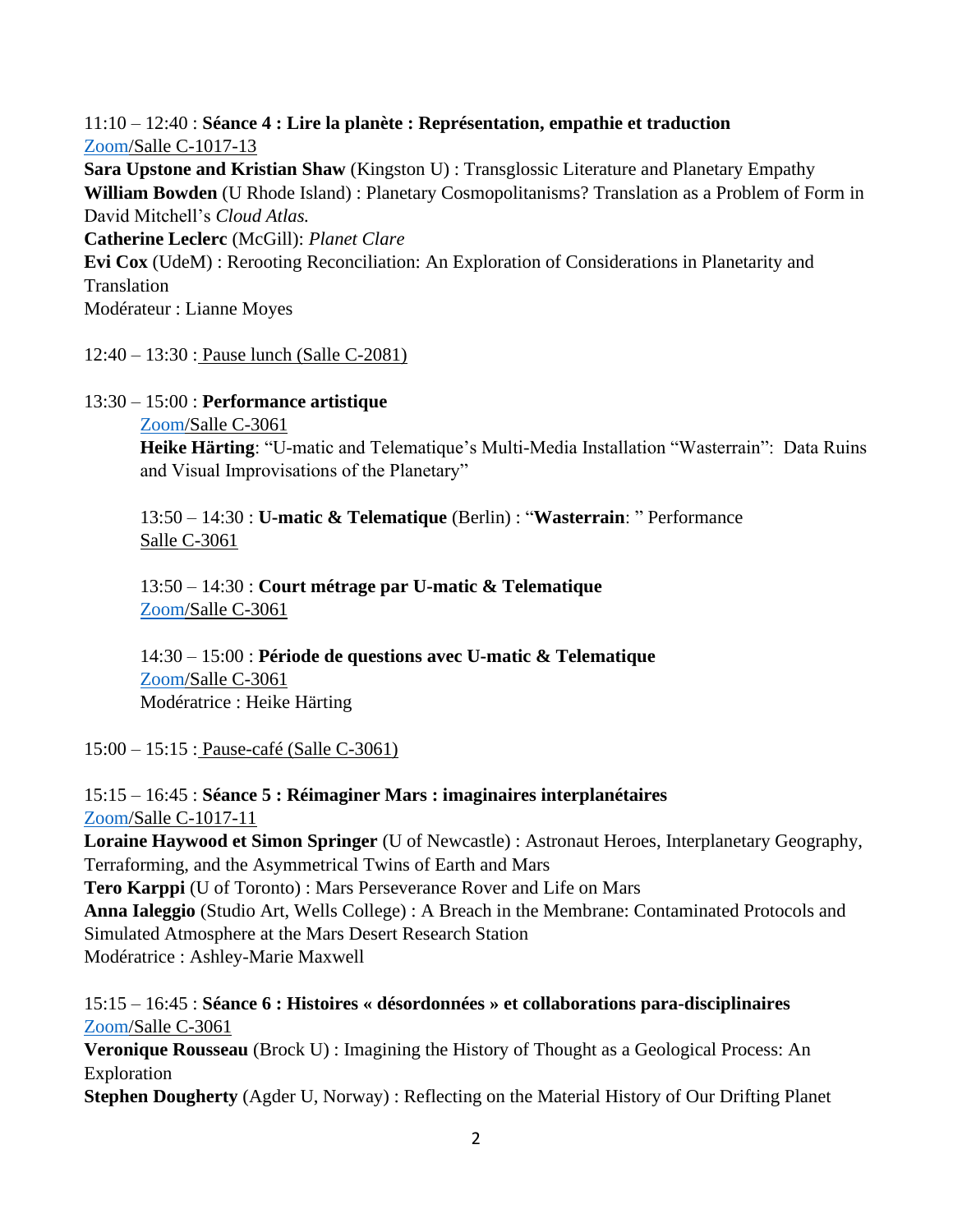**Heather Meek (UdeM)** : "The Influence of Some Raging Planet": Margaret Cavendish's Planetary Thought Modérateur : à déterminer

### 15:15 – 16:45 : **Séance 7 : Planétarité Queer, perspectives féministes, corps genrés** [Zoom/](https://l.facebook.com/l.php?u=https%3A%2F%2Fumontreal.zoom.us%2Fj%2F88960339558%3Fpwd%3DMU9CVXBHTnY0ZU9oSjJCeFptQjhrQT09%26fbclid%3DIwAR2vkDK2E2NZrTG3kadoJrk9EwDleiwpwLHptQIZWVNqswFwu-hZZ4aQnfc&h=AT3txvkcksTVLzPab1-XFGjWAbQXCic6aGeROT_0YL7JnTXLJJwc_g4hyPD2fr1NLSDCpULLZyYemUejr39Ju-VYOCis_CbEmZKXgM8Mc1TV1kG2JPT05PSX0meu348bTw&__tn__=q&c%5b0%5d=AT02JFICIQVJ8jj-xPFmiofJCX-I8akXbKsmaT47l1hnfImCkGLSs_uSZw0xx363inzHEp8Qe5KbrVN4VqbtGFzd1lju_uBXbc7nJhfKc90g66sPEVeX56Qs6cC7PjNosyCuqckxO5A_loz97jOv3Ae7)Salle C-1017-13

**Lucien Darjeun Meadows** (U of Denver) : The Quantum Poetic Entanglement of Clouds **Georgia Perkins** (Goldsmiths University of London) : (Inter)planetary Response-ability and Care: The Future of Aesthetic Designs through Ecological and Feminist thinking **Audrey Gagnon** (McGill U) : Analyse intersectionnelle des luttes féministes en Acadie Modérateurs : Dominic Beneventi et William Brubacher

16:45 – 17:15 : Pause-café (Salle C-3061)

17:15 – 18:30 : **Conférence d'honneur I : Dipesh Chakrabarty** [Zoom/](https://l.facebook.com/l.php?u=https%3A%2F%2Fumontreal.zoom.us%2Fj%2F82497792347%3Fpwd%3DRERpQy94TitrTDgrVVMxREljTzFuQT09%26fbclid%3DIwAR3D7R8JMBZIn7PDbrH_gtiCN0ag3PkxOaPL7g3l6YPYgDTn9LhVA6trsTo&h=AT1xRUrjQy2Qng0PBQeWgPBgueiAI-Cx-M4wn9w94RtpHeqwfwMRALdzHahPSRhVZldjoPZl5poYPTrU_aLh2H-uNN7JSmK4KfdoS4yZJXkstDSZex_IQNM7H6491UdDlw&__tn__=q&c%5b0%5d=AT02JFICIQVJ8jj-xPFmiofJCX-I8akXbKsmaT47l1hnfImCkGLSs_uSZw0xx363inzHEp8Qe5KbrVN4VqbtGFzd1lju_uBXbc7nJhfKc90g66sPEVeX56Qs6cC7PjNosyCuqckxO5A_loz97jOv3Ae7)Salle C-3061 **Dipesh Chakrabarty** (U of Chicago) : Planetary Humanities: Straddling the Decolonial/Postcolonial Divide Modératrice : Heike Härting

# **Vendredi, le 22 avril 2022**

**\_\_\_\_\_\_\_\_\_\_\_\_\_\_\_\_\_\_\_\_\_\_\_\_\_\_\_\_\_\_\_\_\_\_\_\_\_\_\_**

9:00 – 10:30 : **Panel d'honneur I : La pensée planétaire et les études autochtones:**  [Zoom/](https://l.facebook.com/l.php?u=https%3A%2F%2Fumontreal.zoom.us%2Fj%2F82497792347%3Fpwd%3DRERpQy94TitrTDgrVVMxREljTzFuQT09%26fbclid%3DIwAR3D7R8JMBZIn7PDbrH_gtiCN0ag3PkxOaPL7g3l6YPYgDTn9LhVA6trsTo&h=AT1xRUrjQy2Qng0PBQeWgPBgueiAI-Cx-M4wn9w94RtpHeqwfwMRALdzHahPSRhVZldjoPZl5poYPTrU_aLh2H-uNN7JSmK4KfdoS4yZJXkstDSZex_IQNM7H6491UdDlw&__tn__=q&c%5b0%5d=AT02JFICIQVJ8jj-xPFmiofJCX-I8akXbKsmaT47l1hnfImCkGLSs_uSZw0xx363inzHEp8Qe5KbrVN4VqbtGFzd1lju_uBXbc7nJhfKc90g66sPEVeX56Qs6cC7PjNosyCuqckxO5A_loz97jOv3Ae7)Salle C-3061 **Warren Cariou :** Indigenous Energy Intimacy: Thinking and Feeling Counter Extractivism **Isabelle St. Amand** (Queen's U) : Savoirs et cinémas autochtones : pratiques organiques de création et de recherche

Modératrice : Katrina Kaustinen

10:30 – 10:45 : Pause-café (Salle C-3061)

### 10:45 – 12:15 : **Conférence d'honneur II** : **Frédérique Aït-Touati** [Zoom/](https://l.facebook.com/l.php?u=https%3A%2F%2Fumontreal.zoom.us%2Fj%2F82497792347%3Fpwd%3DRERpQy94TitrTDgrVVMxREljTzFuQT09%26fbclid%3DIwAR3D7R8JMBZIn7PDbrH_gtiCN0ag3PkxOaPL7g3l6YPYgDTn9LhVA6trsTo&h=AT1xRUrjQy2Qng0PBQeWgPBgueiAI-Cx-M4wn9w94RtpHeqwfwMRALdzHahPSRhVZldjoPZl5poYPTrU_aLh2H-uNN7JSmK4KfdoS4yZJXkstDSZex_IQNM7H6491UdDlw&__tn__=q&c%5b0%5d=AT02JFICIQVJ8jj-xPFmiofJCX-I8akXbKsmaT47l1hnfImCkGLSs_uSZw0xx363inzHEp8Qe5KbrVN4VqbtGFzd1lju_uBXbc7nJhfKc90g66sPEVeX56Qs6cC7PjNosyCuqckxO5A_loz97jOv3Ae7)Salle 3061

**Frédérique Aït-Touati** (CNRS, France) : Comment saisir les nouveaux visages de la Terre ? Cartes, scènes et récits des métamorphoses terrestres Modérateur : Simon Harel

12:15 – 13:15: Pause lunch (Salle C-2081)

13:15 – 14:45 : **Séance 8 : Panel d'activistes/artistes : Expositions planétaires et la politique d'interprétation**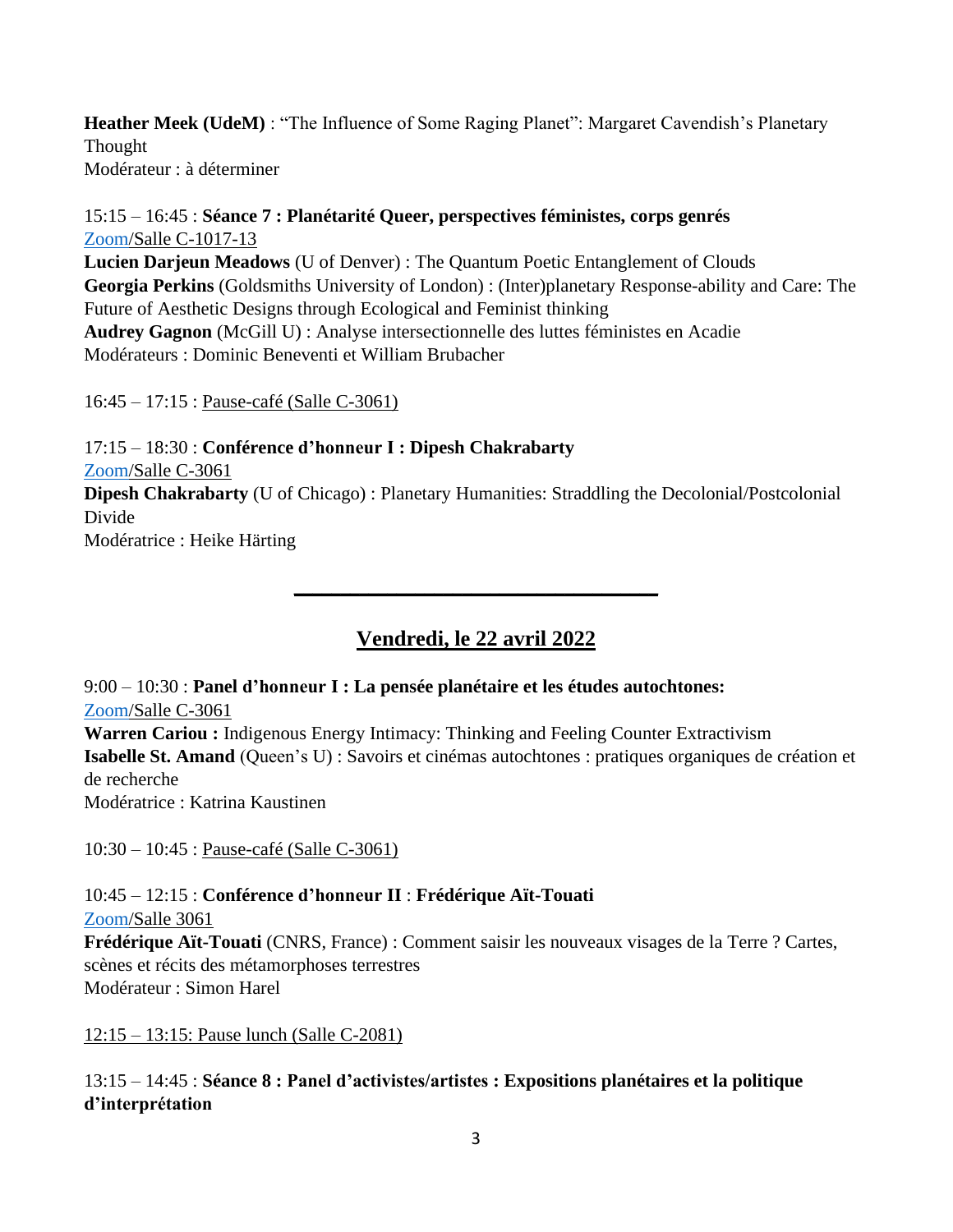### [Zoom/](https://l.facebook.com/l.php?u=https%3A%2F%2Fumontreal.zoom.us%2Fj%2F82497792347%3Fpwd%3DRERpQy94TitrTDgrVVMxREljTzFuQT09%26fbclid%3DIwAR3D7R8JMBZIn7PDbrH_gtiCN0ag3PkxOaPL7g3l6YPYgDTn9LhVA6trsTo&h=AT1xRUrjQy2Qng0PBQeWgPBgueiAI-Cx-M4wn9w94RtpHeqwfwMRALdzHahPSRhVZldjoPZl5poYPTrU_aLh2H-uNN7JSmK4KfdoS4yZJXkstDSZex_IQNM7H6491UdDlw&__tn__=q&c%5b0%5d=AT02JFICIQVJ8jj-xPFmiofJCX-I8akXbKsmaT47l1hnfImCkGLSs_uSZw0xx363inzHEp8Qe5KbrVN4VqbtGFzd1lju_uBXbc7nJhfKc90g66sPEVeX56Qs6cC7PjNosyCuqckxO5A_loz97jOv3Ae7)Salle C-3061

**Husain and Nitasha Dhillon** (*Decolonize This Place/MTL Movement*) : Training in the Practice of Freedom

**Raphaël Canet** (CEGEP du Vieux-Montréal/WSF) : Regard sur 20 ans de résistance altermondialiste au néolibéralisme

**Gillian Russell** (SFU) **Danielle-Maria Admiss** (Curator), **Frédérik Lesage** (SFU) : Disturbing

Conservation: Remapping the Avencas MPA Modératrice : Livia Monet

14:45 – 15:00 : Pause-café (Salle C-3061)

### 15:00 – 16:30 : **Séance 9 : Rapports interespèces et métamorphoses:**  [Zoom/](https://l.facebook.com/l.php?u=https%3A%2F%2Fumontreal.zoom.us%2Fj%2F82497792347%3Fpwd%3DRERpQy94TitrTDgrVVMxREljTzFuQT09%26fbclid%3DIwAR3D7R8JMBZIn7PDbrH_gtiCN0ag3PkxOaPL7g3l6YPYgDTn9LhVA6trsTo&h=AT1xRUrjQy2Qng0PBQeWgPBgueiAI-Cx-M4wn9w94RtpHeqwfwMRALdzHahPSRhVZldjoPZl5poYPTrU_aLh2H-uNN7JSmK4KfdoS4yZJXkstDSZex_IQNM7H6491UdDlw&__tn__=q&c%5b0%5d=AT02JFICIQVJ8jj-xPFmiofJCX-I8akXbKsmaT47l1hnfImCkGLSs_uSZw0xx363inzHEp8Qe5KbrVN4VqbtGFzd1lju_uBXbc7nJhfKc90g66sPEVeX56Qs6cC7PjNosyCuqckxO5A_loz97jOv3Ae7)Salle C-3061

**Catherine Mavrikakis** (U de Montréal) : Le souci du ciel après la catastrophe nucléaire : De Tchernobyl à Fukushima ou la danse insensée entre l'humain et le cosmique

**Leah Nieboer** (U Denver) : Becoming Octopus: The Fictive Imaginary at the Heart of Yoko Tawada's *The Emissary*

**Ana Cristina Mendes** (U of Lisbon) : Planetary Entanglements: Ai Weiwei's *Intertwine* Modérateur : Michael Eberle-Sinatra

### 15:00 – 16:30: **Séance 10 : Techno-capitalisme et communalités planétaires** [Zoom/](https://l.facebook.com/l.php?u=https%3A%2F%2Fumontreal.zoom.us%2Fj%2F82172261501%3Fpwd%3DKzVnUDRibzI5OGhLalNMQnlCMHVkQT09%26fbclid%3DIwAR2q6vl4wHr5A4lCQQ8R1iDg06kdHSzhD30QUInXkLuofYw7SUpHTuEzaaY&h=AT28qz9VQLfKZO253LwK2WHuV7hTrpc0RiJCyeATSdv6zKBS5-ItIzj5bTEdQp4qf4oTZljFp8kqT_LvqR9ITH4LHgGzLSEWG3DtQb3VAciwhCyVyhJ9wWryUroEDjQGaA&__tn__=q&c%5b0%5d=AT02JFICIQVJ8jj-xPFmiofJCX-I8akXbKsmaT47l1hnfImCkGLSs_uSZw0xx363inzHEp8Qe5KbrVN4VqbtGFzd1lju_uBXbc7nJhfKc90g66sPEVeX56Qs6cC7PjNosyCuqckxO5A_loz97jOv3Ae7)Salle C-1017-11

**Johannes Riquet** (Tampere U) : Global Railways, Planetarity, and the End of Industrial Modernity **Minglei Zhang** (U of Maine) : In the N e of "New Energy": A Hyper-commodification Model of Analyzing Media Discourse

**Thomas Stubblefield** (U Mass.) : After Atmosphere: The Unforeseen and Unrealized in Trevor Paglen's *Orbital Reflector*  Modératrice : Amaryll Chanady

15:00 – 16:30 : **Séance 11 : Méthodologies autochtones et cosmologies planétaires** [Zoom/](https://l.facebook.com/l.php?u=https%3A%2F%2Fumontreal.zoom.us%2Fj%2F88960339558%3Fpwd%3DMU9CVXBHTnY0ZU9oSjJCeFptQjhrQT09%26fbclid%3DIwAR2vkDK2E2NZrTG3kadoJrk9EwDleiwpwLHptQIZWVNqswFwu-hZZ4aQnfc&h=AT3txvkcksTVLzPab1-XFGjWAbQXCic6aGeROT_0YL7JnTXLJJwc_g4hyPD2fr1NLSDCpULLZyYemUejr39Ju-VYOCis_CbEmZKXgM8Mc1TV1kG2JPT05PSX0meu348bTw&__tn__=q&c%5b0%5d=AT02JFICIQVJ8jj-xPFmiofJCX-I8akXbKsmaT47l1hnfImCkGLSs_uSZw0xx363inzHEp8Qe5KbrVN4VqbtGFzd1lju_uBXbc7nJhfKc90g66sPEVeX56Qs6cC7PjNosyCuqckxO5A_loz97jOv3Ae7)Salle C-1017-13

**Laurie Gries** (U of Colorado-Boulder) : New Materialist Onto-biography: An *In-situ* Research and Writing Practice for Unsettling Becoming in an Era of Planetary Volatility

**Kaitlin Moore** (University of Wisconsin-Madison) : "you / say ancestors and I breathe, / Bones:" Floating Islands and Recursive Kinships in te mātai tuarangi o te Māori

**Patrick Aura** (UdeM) : This Rock of a Man: Making Geological Objects Subjects in Martha Ostenso's *Wild Geese*

Modératrice : Katrina Kaustinen

16:30 – 16:45 : Pause-café (Salle C-3061)

## 16:45 – 18:00 : Salle C-2081: **Atelier d'art immersif avec U-Matic & Telematique**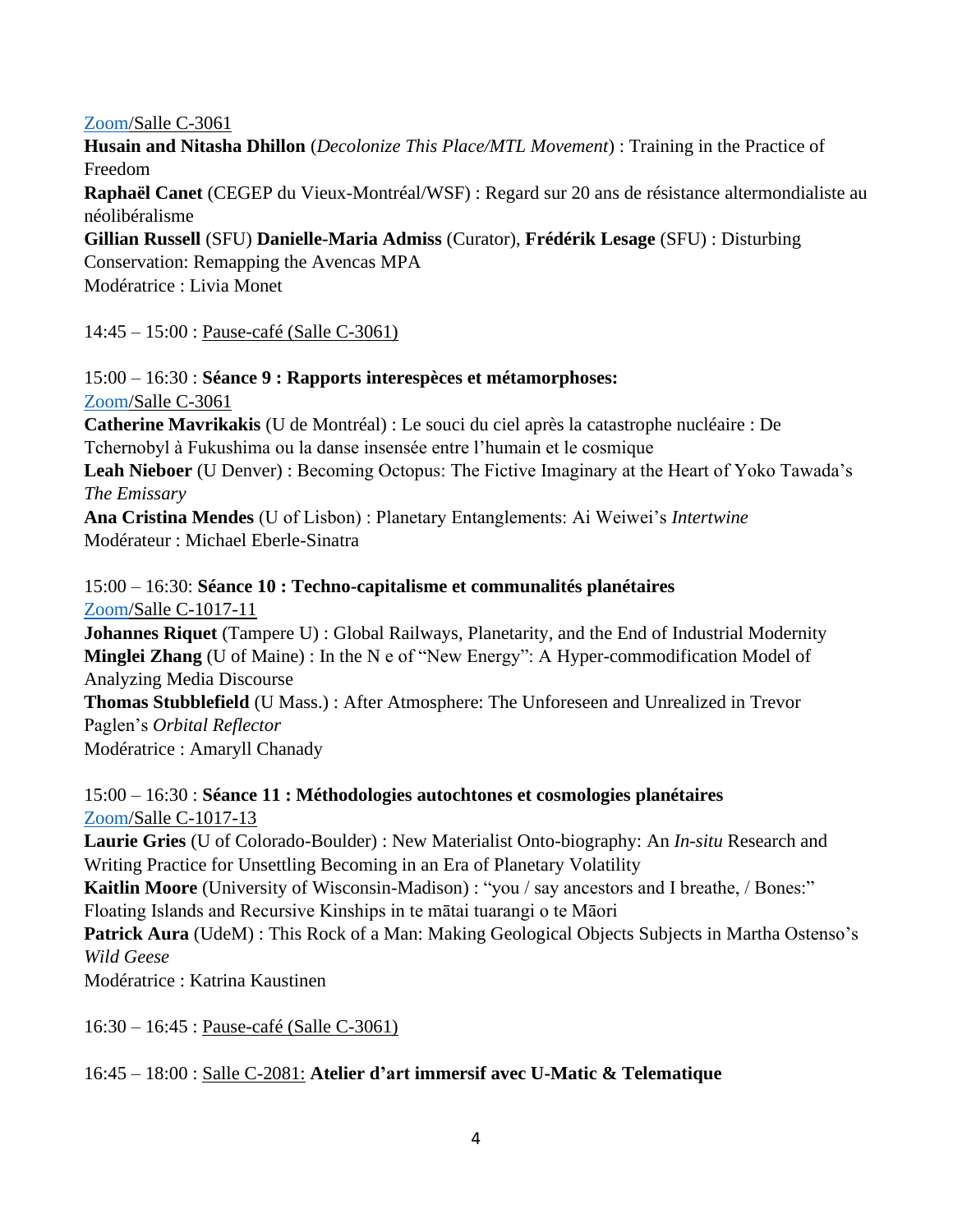# **Samedi, le 23 avril 2022**

#### 9:00 – 10:20 : **Séance 12 : Penser (à travers) l'océan : L'eau, les îles et la politique arctique** [Zoom/](https://l.facebook.com/l.php?u=https%3A%2F%2Fumontreal.zoom.us%2Fj%2F82497792347%3Fpwd%3DRERpQy94TitrTDgrVVMxREljTzFuQT09%26fbclid%3DIwAR3D7R8JMBZIn7PDbrH_gtiCN0ag3PkxOaPL7g3l6YPYgDTn9LhVA6trsTo&h=AT1xRUrjQy2Qng0PBQeWgPBgueiAI-Cx-M4wn9w94RtpHeqwfwMRALdzHahPSRhVZldjoPZl5poYPTrU_aLh2H-uNN7JSmK4KfdoS4yZJXkstDSZex_IQNM7H6491UdDlw&__tn__=q&c%5b0%5d=AT02JFICIQVJ8jj-xPFmiofJCX-I8akXbKsmaT47l1hnfImCkGLSs_uSZw0xx363inzHEp8Qe5KbrVN4VqbtGFzd1lju_uBXbc7nJhfKc90g66sPEVeX56Qs6cC7PjNosyCuqckxO5A_loz97jOv3Ae7)Salle C-3061

**Christopher McAteer** (York U) : The Liminal Ocean: How Melting Sea Ice Affects the Politics of Time and Space in the Arctic

**Jeffner Allen** (SUNY) : *If words could be reef*, Diving Planetarity

**Emanuela Ferragamo** (U Turin) : Land and Sea and Garden. Rethinking Carl Schmitt's symbolic Geography in the Anthropocene Modérateur : Johannes Riquet

## 9:00 – 10:20 : **Séance 13 : Affects planétaires : Récits de perte et d'inquiétude**  [Zoom/](https://l.facebook.com/l.php?u=https%3A%2F%2Fumontreal.zoom.us%2Fj%2F82172261501%3Fpwd%3DKzVnUDRibzI5OGhLalNMQnlCMHVkQT09%26fbclid%3DIwAR2q6vl4wHr5A4lCQQ8R1iDg06kdHSzhD30QUInXkLuofYw7SUpHTuEzaaY&h=AT28qz9VQLfKZO253LwK2WHuV7hTrpc0RiJCyeATSdv6zKBS5-ItIzj5bTEdQp4qf4oTZljFp8kqT_LvqR9ITH4LHgGzLSEWG3DtQb3VAciwhCyVyhJ9wWryUroEDjQGaA&__tn__=q&c%5b0%5d=AT02JFICIQVJ8jj-xPFmiofJCX-I8akXbKsmaT47l1hnfImCkGLSs_uSZw0xx363inzHEp8Qe5KbrVN4VqbtGFzd1lju_uBXbc7nJhfKc90g66sPEVeX56Qs6cC7PjNosyCuqckxO5A_loz97jOv3Ae7)Salle C-1017-11

**Eftihia Mihelakis** (Brandon U) : The Medical Desert as a Space for Research-Creation **Sudebi Giri** (English Languages U, India) : Planetary Drift and Mourning in Concern Narratives of Multispecies Entanglements

**Laura Ilea** (Babes-Bolyai U, Romania) : ORLAN - Hybridization and the Abolition of Death Modératrice : Ashley-Marie Maxwell

### 9:00 – 10:20 : **Séance 14 : Habiter la planète : (Im)Mobilité, frontières, et déplacement :**  [Zoom/](https://l.facebook.com/l.php?u=https%3A%2F%2Fumontreal.zoom.us%2Fj%2F88960339558%3Fpwd%3DMU9CVXBHTnY0ZU9oSjJCeFptQjhrQT09%26fbclid%3DIwAR2vkDK2E2NZrTG3kadoJrk9EwDleiwpwLHptQIZWVNqswFwu-hZZ4aQnfc&h=AT3txvkcksTVLzPab1-XFGjWAbQXCic6aGeROT_0YL7JnTXLJJwc_g4hyPD2fr1NLSDCpULLZyYemUejr39Ju-VYOCis_CbEmZKXgM8Mc1TV1kG2JPT05PSX0meu348bTw&__tn__=q&c%5b0%5d=AT02JFICIQVJ8jj-xPFmiofJCX-I8akXbKsmaT47l1hnfImCkGLSs_uSZw0xx363inzHEp8Qe5KbrVN4VqbtGFzd1lju_uBXbc7nJhfKc90g66sPEVeX56Qs6cC7PjNosyCuqckxO5A_loz97jOv3Ae7)Salle C-1017-13

**Namra Sultan** (U of Delhi) : Planetary Transformations, Storytelling, and the Representation of Refugees in Joe Sacco's *Palestine*

**Asma Mestiri** (UdeM) : Smuggled Subjectivities, Spaces of Commonality and Planetary Constellations in *Boat People* and *The Beekeeper of Aleppo*

**Safa Kouki** (UdeM) : Refugee Camp Literature as Alternative Planetary Archive Modérateur : Parham Aledavood

10:20 – 10:30 : Pause-café (Salle C-3061)

## 10:30 – 12:15 : **Séance 15 : Panel des étudiant.es des cycles supérieurs** [Zoom/](https://l.facebook.com/l.php?u=https%3A%2F%2Fumontreal.zoom.us%2Fj%2F82497792347%3Fpwd%3DRERpQy94TitrTDgrVVMxREljTzFuQT09%26fbclid%3DIwAR3D7R8JMBZIn7PDbrH_gtiCN0ag3PkxOaPL7g3l6YPYgDTn9LhVA6trsTo&h=AT1xRUrjQy2Qng0PBQeWgPBgueiAI-Cx-M4wn9w94RtpHeqwfwMRALdzHahPSRhVZldjoPZl5poYPTrU_aLh2H-uNN7JSmK4KfdoS4yZJXkstDSZex_IQNM7H6491UdDlw&__tn__=q&c%5b0%5d=AT02JFICIQVJ8jj-xPFmiofJCX-I8akXbKsmaT47l1hnfImCkGLSs_uSZw0xx363inzHEp8Qe5KbrVN4VqbtGFzd1lju_uBXbc7nJhfKc90g66sPEVeX56Qs6cC7PjNosyCuqckxO5A_loz97jOv3Ae7)Salle C-3061

**Sonakshi Srivastava** (Indraprastha U) : Arboreal Entanglements and Mutations in *Guava Orchard* **Sebastian Egholm** (Aarhus U) : The Mechanics of Geoengineering in Jules Vernes and Didier de Chousy

**Rachel Hill** (U College London) : "With Terrifying, Surreal Speed:" Martian Dust in Science & Fiction **Alisha Dukelow** (U of Southern California) : *The Weather*'s Mixed Mood: Lisa Robertson's Affectively Hybrid Meteorological Poetics

Modératrice : Imen Boughattas

12:15 – 13:15 : Pause lunch (Salle C-2081)

## 13:15 – 15:00 : **Panel d'honneur 2 : Plénière des Études Postcoloniales**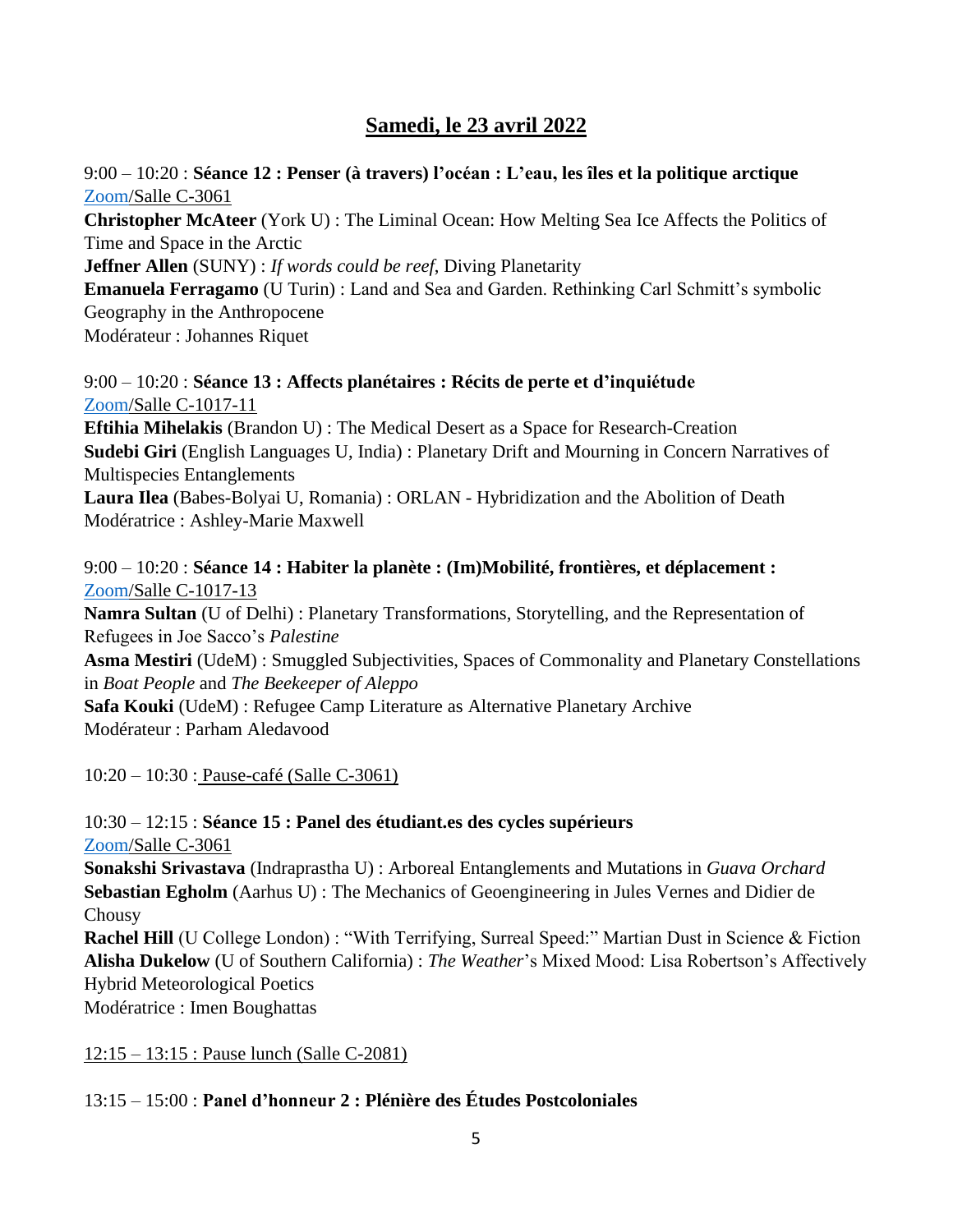#### [Zoom/](https://l.facebook.com/l.php?u=https%3A%2F%2Fumontreal.zoom.us%2Fj%2F82497792347%3Fpwd%3DRERpQy94TitrTDgrVVMxREljTzFuQT09%26fbclid%3DIwAR3D7R8JMBZIn7PDbrH_gtiCN0ag3PkxOaPL7g3l6YPYgDTn9LhVA6trsTo&h=AT1xRUrjQy2Qng0PBQeWgPBgueiAI-Cx-M4wn9w94RtpHeqwfwMRALdzHahPSRhVZldjoPZl5poYPTrU_aLh2H-uNN7JSmK4KfdoS4yZJXkstDSZex_IQNM7H6491UdDlw&__tn__=q&c%5b0%5d=AT02JFICIQVJ8jj-xPFmiofJCX-I8akXbKsmaT47l1hnfImCkGLSs_uSZw0xx363inzHEp8Qe5KbrVN4VqbtGFzd1lju_uBXbc7nJhfKc90g66sPEVeX56Qs6cC7PjNosyCuqckxO5A_loz97jOv3Ae7)Salle C-3061

**Elizabeth DeLoughrey** (UCLA) : Outer Spaces: Reimagining the Ends of the Earth **Pallavi Rastogi** (Louisiana St. U) : Flattening the Curse: Cooling down with Smith's *Intimations* Modératrice : Monica Popescu

3:00 – 3:15 pm : Pause-café (Salle C-3061)

15:15 – 16:30 : **Lecture de poésie avec Wayde Compton**  [Zoom/](https://l.facebook.com/l.php?u=https%3A%2F%2Fumontreal.zoom.us%2Fj%2F82497792347%3Fpwd%3DRERpQy94TitrTDgrVVMxREljTzFuQT09%26fbclid%3DIwAR3D7R8JMBZIn7PDbrH_gtiCN0ag3PkxOaPL7g3l6YPYgDTn9LhVA6trsTo&h=AT1xRUrjQy2Qng0PBQeWgPBgueiAI-Cx-M4wn9w94RtpHeqwfwMRALdzHahPSRhVZldjoPZl5poYPTrU_aLh2H-uNN7JSmK4KfdoS4yZJXkstDSZex_IQNM7H6491UdDlw&__tn__=q&c%5b0%5d=AT02JFICIQVJ8jj-xPFmiofJCX-I8akXbKsmaT47l1hnfImCkGLSs_uSZw0xx363inzHEp8Qe5KbrVN4VqbtGFzd1lju_uBXbc7nJhfKc90g66sPEVeX56Qs6cC7PjNosyCuqckxO5A_loz97jOv3Ae7)Salle C-3061 Modératrice : Heike Härting

16:30 – 16:45 : **Clôture du colloque** [Zoom/](https://l.facebook.com/l.php?u=https%3A%2F%2Fumontreal.zoom.us%2Fj%2F82497792347%3Fpwd%3DRERpQy94TitrTDgrVVMxREljTzFuQT09%26fbclid%3DIwAR3D7R8JMBZIn7PDbrH_gtiCN0ag3PkxOaPL7g3l6YPYgDTn9LhVA6trsTo&h=AT1xRUrjQy2Qng0PBQeWgPBgueiAI-Cx-M4wn9w94RtpHeqwfwMRALdzHahPSRhVZldjoPZl5poYPTrU_aLh2H-uNN7JSmK4KfdoS4yZJXkstDSZex_IQNM7H6491UdDlw&__tn__=q&c%5b0%5d=AT02JFICIQVJ8jj-xPFmiofJCX-I8akXbKsmaT47l1hnfImCkGLSs_uSZw0xx363inzHEp8Qe5KbrVN4VqbtGFzd1lju_uBXbc7nJhfKc90g66sPEVeX56Qs6cC7PjNosyCuqckxO5A_loz97jOv3Ae7)Salle C-3061

**Adresse :** Université de Montréal, 3150 rue Jean-Brillant **Salles :** Carrefour des arts et des sciences : C-3061 / C-1017-11 / C-1017-13 / C-2081

**Billets :** <https://www.eventbrite.ca/e/celcp-international-conference-2022-tickets-320986147207>

\_\_\_\_\_\_\_\_\_\_\_\_\_\_\_\_\_\_\_\_\_\_\_\_\_\_\_\_\_\_\_\_\_\_

### **Liens Zoom :**

C-3061 :<https://umontreal.zoom.us/j/82497792347?pwd=RERpQy94TitrTDgrVVMxREljTzFuQT09> C-1017-11 : <https://umontreal.zoom.us/j/82172261501?pwd=KzVnUDRibzI5OGhLalNMQnlCMHVkQT09> C-1017-13 : <https://umontreal.zoom.us/j/88960339558?pwd=MU9CVXBHTnY0ZU9oSjJCeFptQjhrQT09>

### **Comité d'organisation :**

Heike Härting : [heike.harting@umontreal.ca](mailto:heike.harting@umontreal.ca) Simon Harel: [simon.harel@umontreal.ca](mailto:simon.harel@umontreal.ca) Monica Popescu : [monica.popescu@mcgill.ca](mailto:monica.popescu@mcgill.ca) Imen Boughattas : [imen.boughatas@umontreal.ca](mailto:imen.boughatas@umontreal.ca)

### **Équipe de soutien :**

Ashley-Marie Maxwell : [ashley-marie.maxwell@umontreal.ca](mailto:ashley-marie.maxwell@umontreal.ca) Katrina Kaustinen : [katrina.kaustinen@umontreal.ca](mailto:katrina.kaustinen@umontreal.ca) Rima Ghazouani : [rima.ghazouani@umontreal.ca](mailto:rima.ghazouani@umontreal.ca) William Brubacher : [william.brubacher@umontreal.ca](mailto:william.brubacher@umontreal.ca)

**À propos du CELCP :** Fondé en 2017 à l'Université de Montréal, le CELCP est un centre de recherche interdisciplinaire qui se concentre sur les études littéraires et culturelles planétaires. Le CELCP travaille